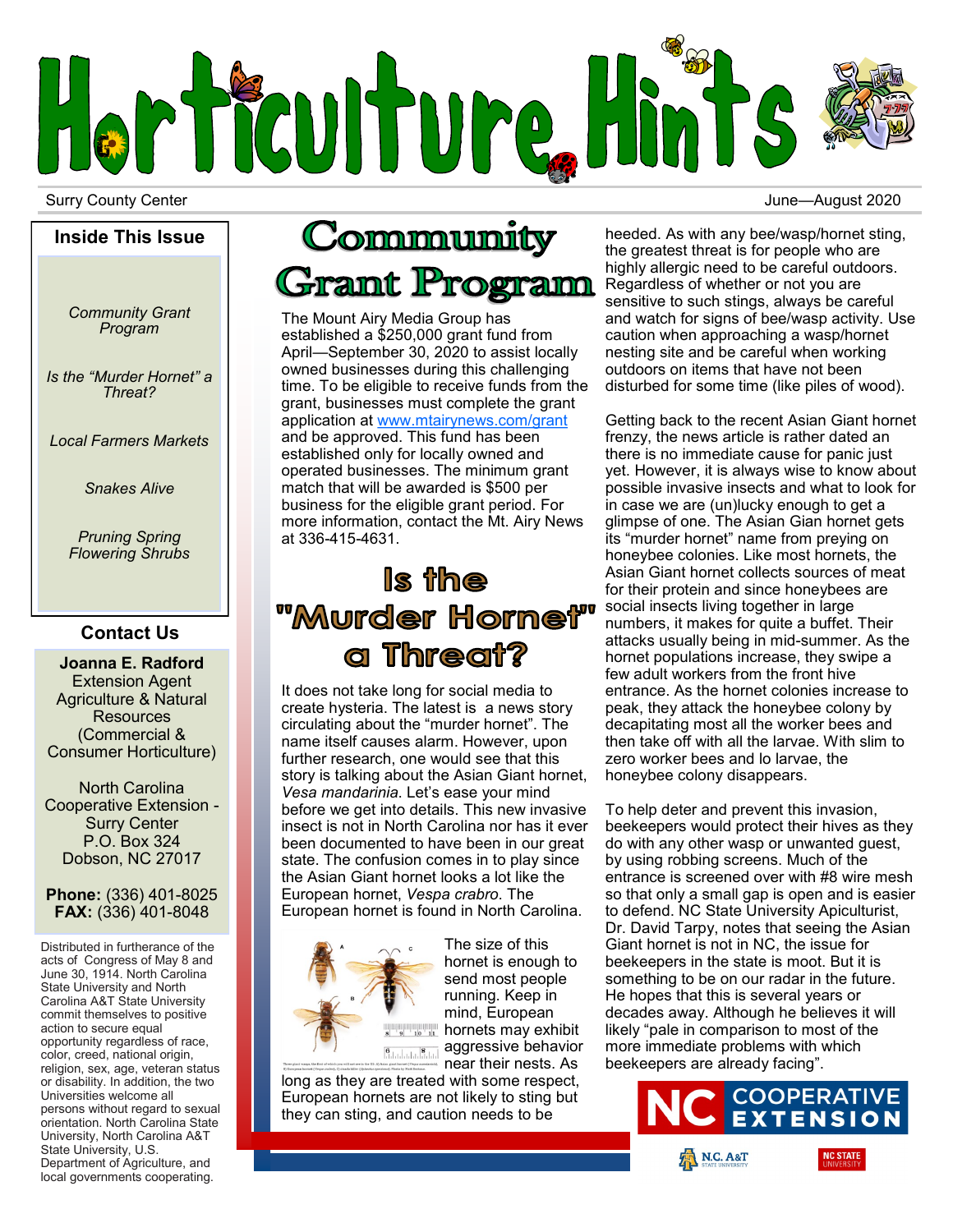## Local

# **Farmers Markets**

The Surry County Farmers Markets are now open. What better place to get fresh, local products? In order to provide fresh, local products to customers, the market has implemented safety guidelines for the 2020 market season. In line with the North Carolina Department of Agriculture & Consumer Services, farmers markets will follow the same federal or state orders given to grocery stores. Therefore, the Surry County Farmers Market is working with the N.C. Cooperative Extension, Surry County Center, public officials, and Surry County Health Department to implement safety measures to help prevent the spread of coronavirus. Opening the market, provides our community access to local foods while supporting our local agriculture community.

## **Safety Precautions the Markets are Taking**

- Vendor will wear PPE, including masks.
- Hand sanitizer will be available at each vendor booth.
- Restroom with handwashing station will be available.
- Vendor booths with two people will have one person displaying and bagging items and one person dedicated to accepting payments. Both persons will use hand sanitizer between transactions.
- Vendor booths with one person will prepackage items as much as possible. Hand sanitizer will be used between transactions.
- Vendors will accept one customer at their booth at a time.
- Vendors will accept pre-orders from customers and will be available for pick up at market times.
- There will be frequent cleaning and sanitizing of market equipment.
- Vendor booths will be separated to allow for 6 feet of social distancing.
- One-way paths will be set up for customers through the market.
- There will be no product sampling from vendors.
- No craft sales will be available while Stay at Home Order is in effect..
- Vendors who are feeling sick or running a fever will not be present at the market.

#### **Safety Measures Customers Can Take at the Market**

- Visit the market in good health.
- Utilize handwashing facilities at the start and end of your visit to the market.
- Refrain from touching your face.
- Avoid touching the produce and products you do not intend to purchase.
- Allow vendors to bag your purchases.
- Practice social distancing.
- Allow for one customer per vendor's booth at a time.
- Pre-order purchases if possible. Pre -order information will be located on the Surry County Farmers Market social media pages and updated weekly.
- Wash all produce before consumption.

## **Market Locations**

**Dobson:** Thursdays, 3:30—6:30 pm Location: 903 E. Atkins Street, Dobson

**Mt. Airy:** Fridays, 9:00 am—1:00 pm Location: 111 S. Main Street, Mt. Airy

**Elkin:** Saturdays, 9:00 am—12:00 Noon Location: 226 N. Bridge Street, Elkin

Many vendors are offering pre-ordering, farm, or off-site pickup. Check out the Farmers Markets' social media page at [https://www.facebook.com/Surry](https://www.facebook.com/Surry-County-Farmers-Market-596405117037988/)-County -Farmers-Market-[596405117037988/](https://www.facebook.com/Surry-County-Farmers-Market-596405117037988/) for a vendor list. This list will be updated weekly and is subject to change.

For questions regarding the Surry County Farmers Market, please email [LocalFooodFarmersMarket@gmail.com.](mailto:LocalFooodFarmersMarket@gmail.com)







The weather is warming up and we are beginning to get calls about snakes. Some folks want to know what kind of snake they have as a guest and some want to know how to get rid of their unwanted visitor. What we need to keep in mind is that the snake is there because it has found the environment to be inviting. Snakes are looking for warmth, shelter, prey, and water. If you have these things, you should not be surprised if you find a snake in your path somewhere along the way.

Identifying what attracts snakes to your property will help in reducing the number of snakes and snake encounters. For example, snakes are attracted to hiding places, such as downed wood, pots, rocks, and other debris. In particular, piles of wood, metal, or plastic may be attractive to snakes for thermoregulation—regulating their body temperature. Snakes may use openings between rocks, bricks, or other building materials for refuge, to aid in skin shedding, or to locate prey. Snake encounters may be reduced by minimizing the presence of these structures. Homeowners can eliminate pests like rodents and insects from buildings by making entry more difficult. For example, sealing off small openings or cracks will make it more difficult for animals to enter buildings.



harmless (*Pantherophis alleghaniensis) Photo by: Daniel Guinto*

To deter snakes, it is best to remove any objects that may provide shelter for snakes or prey species. If you encounter a snake inside a building, it is important to properly identify

the species, to assess the risk involved. If a snake is nonvenomous, homeowners can easily remove the animal on their own with little or no risk to themselves or the animal.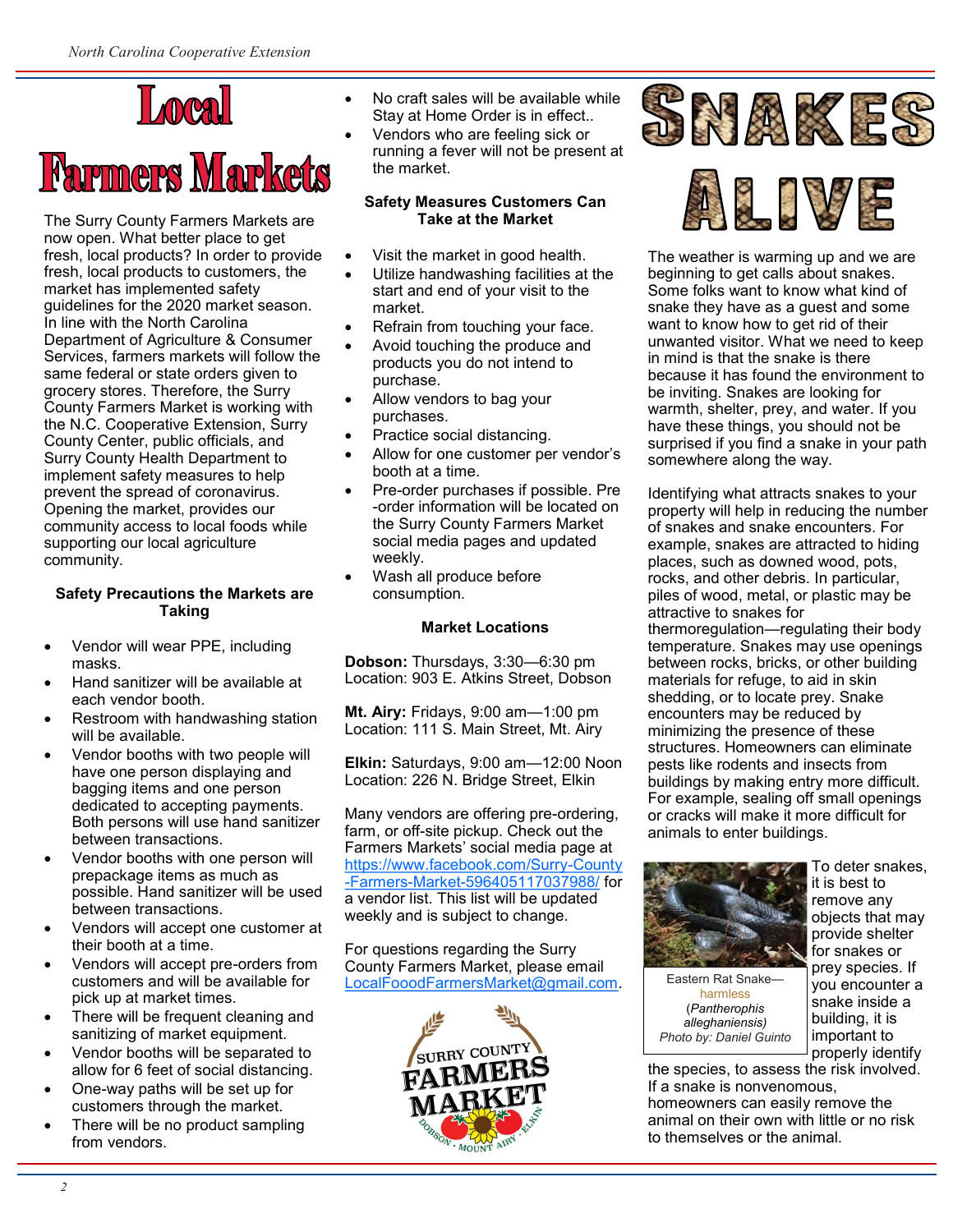Homeowners can sweep nonvenomous snakes out of a home with a broom. Alternatively, if adventurous enough, homeowners can pick up nonvenomous snakes and remove them by hand; however, there is some risk of being bitten. Thick gloves and long sleeves may be helpful in preventing a bite.

No matter how courageous you are, never try to move venomous snakes even if you are wearing protective clothing. If you are uncertain of the species of a



*Family Viperidae Copperhead—venomous (Agkistrodon contortrix) Photo by: Daniel Guinto*

snake or you suspect it to be venomous, do not attempt to handle the snake. It is best to leave the snake alone or contact a wildlife professional if the snake does not leave. Unless you are an experienced snake handler with the proper permits, you should never attempt to handle or remove a venomous snake on your own.

Once you remove a snake from a building, it should be released onto the same property where the building stands. Snakes have distinct home ranges and moving them large distances had been shown to result in an increased risk of mortality. Also, some snakes may carry diseases, so it is important to avoid moving snakes from one location to another to minimize the spread of diseases and avoid potentially harming other snakes.

There are commercial snake repellents available, but these products can be harmful to people and pets if not used properly and have not been scientifically shown to be effective in repelling snakes. Many people question the use of mothballs to deter snakes. The use of mothballs to repel snakes is discouraged for two reasons. First, there's no scientific cause and effect evidence that it works. Secondly, placement of mothballs in the landscape constitutes a misuse of pesticides (per the EPA) and poses an ingestion hazard for small children and some animals. If you will keep things cleaned up to the best of your ability and be aware of your surroundings when outdoors, your risk of a snake bite this summer will be quite low.

While many people believe the only good snake is a dead snake, think about the importance of having a snake in the environment. Ecologically, snakes play important roles in food webs. Snakes feed on a wide variety of prey, including fish, amphibians, invertebrates, small mammals, birds, and other reptiles even other snakes. Snakes help to naturally control these prey species while serving as food for larger mammals, birds, and fish. As both predators and prey, snakes connect food webs and maintain a healthy ecosystem.

Believe it or not, there is economic importance in snakes. Small rodents and invertebrates can cause a great deal of damage to property and crops. Snakes provide a natural form of control on these pest species. Large snakes, like eastern rat snakes (*Pantherophis alleghaniensis*), feed heavily on rodents and spare farmers from spending money on rodent control. Also, some snakes feed on insects, slugs, and grubs that may damage crops.

A good resource for specific snake information can be found at: [https://](https://content.ces.ncsu.edu/snakes) [content.ces.ncsu.edu/snakes](https://content.ces.ncsu.edu/snakes)

# Pruning<br>Spring Flowering<br>Shrubs

When to prune or not to prune is often the question in a gardener's mind. It is safe to say that most all spring flowering shrubs should be pruned after



flowering. These shrubs are the ones that bloom before mid-June. The flower buds develop during the previous growing season on "old wood". If they are pruned too early , you will remove the flower buds. Some shrubs that fall in this category include lilac (*Syringa* spp.), azalea, forsythia, fothergilla, kerria, mockorange (*Philadelphus coronaius*), rhododendron, and weigela.

The best way to prune shrubs is to use the renewal method (thinning). This method involves cutting some of the largest stems of the



plant to the ground. New stems will arise from the base of the plant. This method helps to maintain the natural shape of the plant and allows more air and light to reach the interior of the shrub. Leaves begin to shed when enough light does not reach the center of the plant. Older stems often do not produce as many flowers so this will increase flowering. Do not remove more than one-third of the largest stems. This just adds unwarranted stress to the plant. The more the plant is stressed, the more disease and insect issues the plant will have. There is no need to apply a pruning paint on any for the cuts, as the wounds will naturally seal.

Some of these plants tend to grow taller than what a homeowner would like to have. Selective heading cuts can help to control the size of the shrub. This cut removes the terminal part of a stem back to a bud and can be done from one-third of the younger stems. This also helps maintain the natural shape. Resist the urge to use hedge shears to shear off all the stems to the same height. This will destroy the natural shape of the shrub.

If you have an overgrown shrub that is not longer flowering, try rejuvenation pruning in early spring by cutting all the stems back to the ground. This may delay flowering for several years but will result in a more manageable shrub. Plants that respond well to rejuvenation include, forsythia, lilac, and spirea.

So, what are you waiting for? Happy